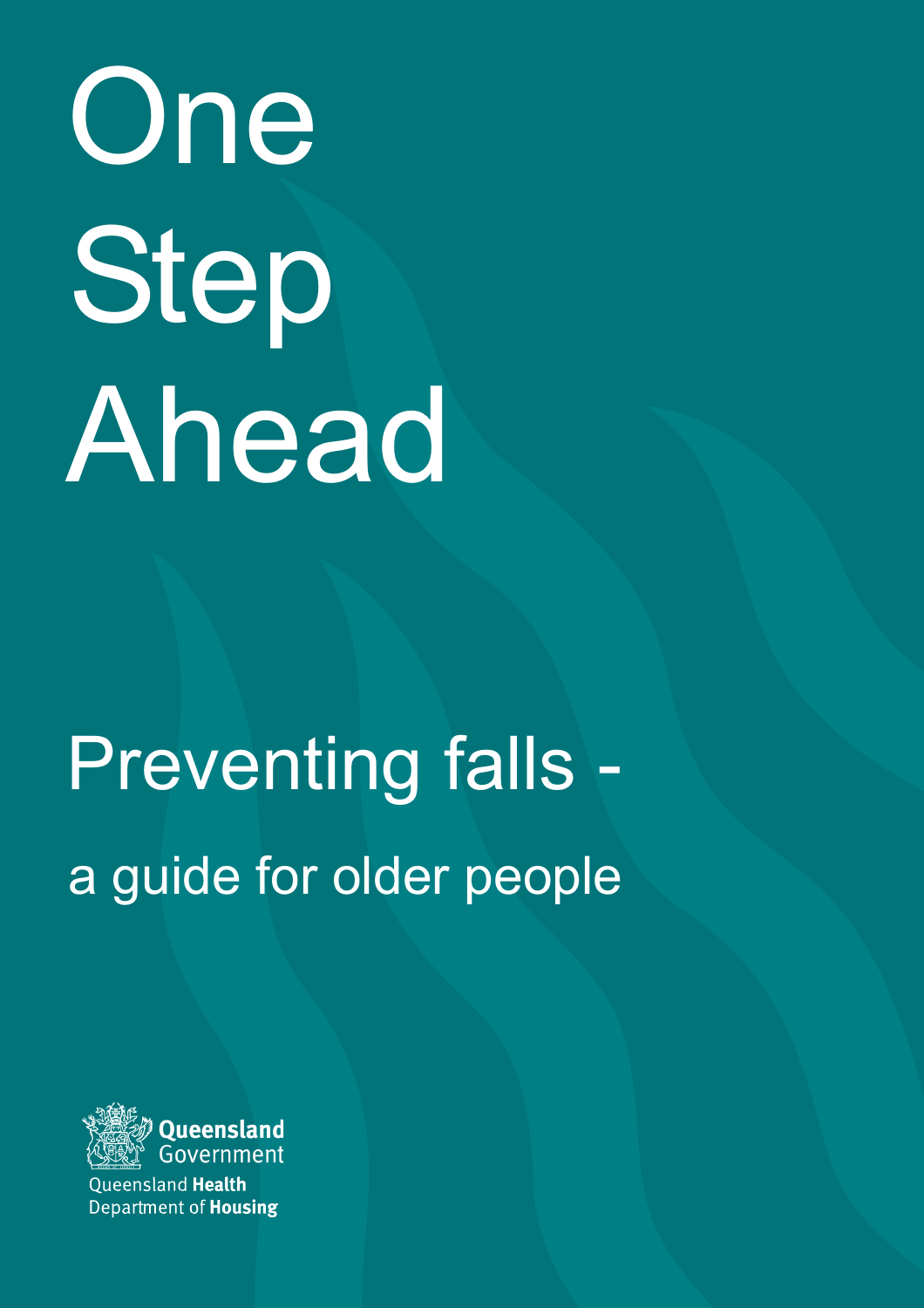# **One Step Ahead** Introduction 2

| Factors affecting balance & walking | З  |
|-------------------------------------|----|
| <b>Physical conditions</b>          |    |
| <b>Walking aids</b>                 |    |
| Clothing and footwear               |    |
| <b>Physical activity</b>            |    |
| Other factors contributing to falls | 7  |
| <b>Nutrition</b>                    |    |
| Sight and hearing                   |    |
| <b>Medication usage</b>             |    |
| Factors in and about the home       | 10 |
| Steps: indoor/outdoors              |    |
| <b>Floors</b>                       |    |
| Bathroom/toilet                     |    |
| Outside paths                       |    |
| Staying independent                 | 14 |
| Where to find more information      | 15 |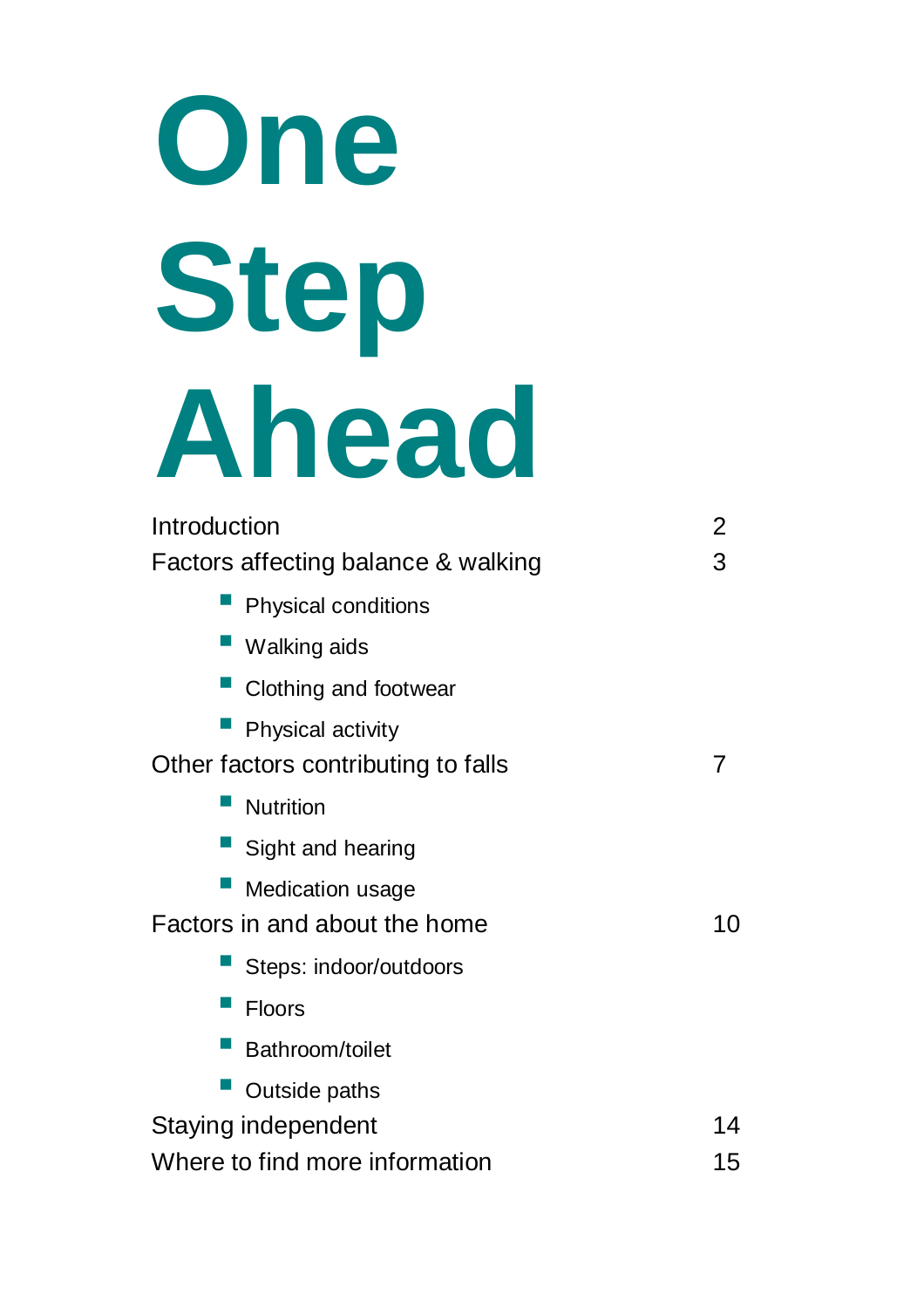Falls can result in serious injuries and long-term complications. They can also shake your confidence - stopping you from enjoying your valued independence. This booklet ("One Step Ahead. Preventing falls - a guide for older people") is designed to keep you on your feet.

**One in every three people** over the age of 65 may experience a fall within the next 12 months.

The good news is, falls can be prevented. This booklet can help you by highlighting some of the most common factors that cause falls and give you suggestions on how to reduce some of these potential risks.

At the back of this booklet there is a section listing places where you can obtain extra advice and receive answers to questions you may have about preventing falls.

Remember, falls can be prevented.

This booklet can help to keep you confident, mobile and independent.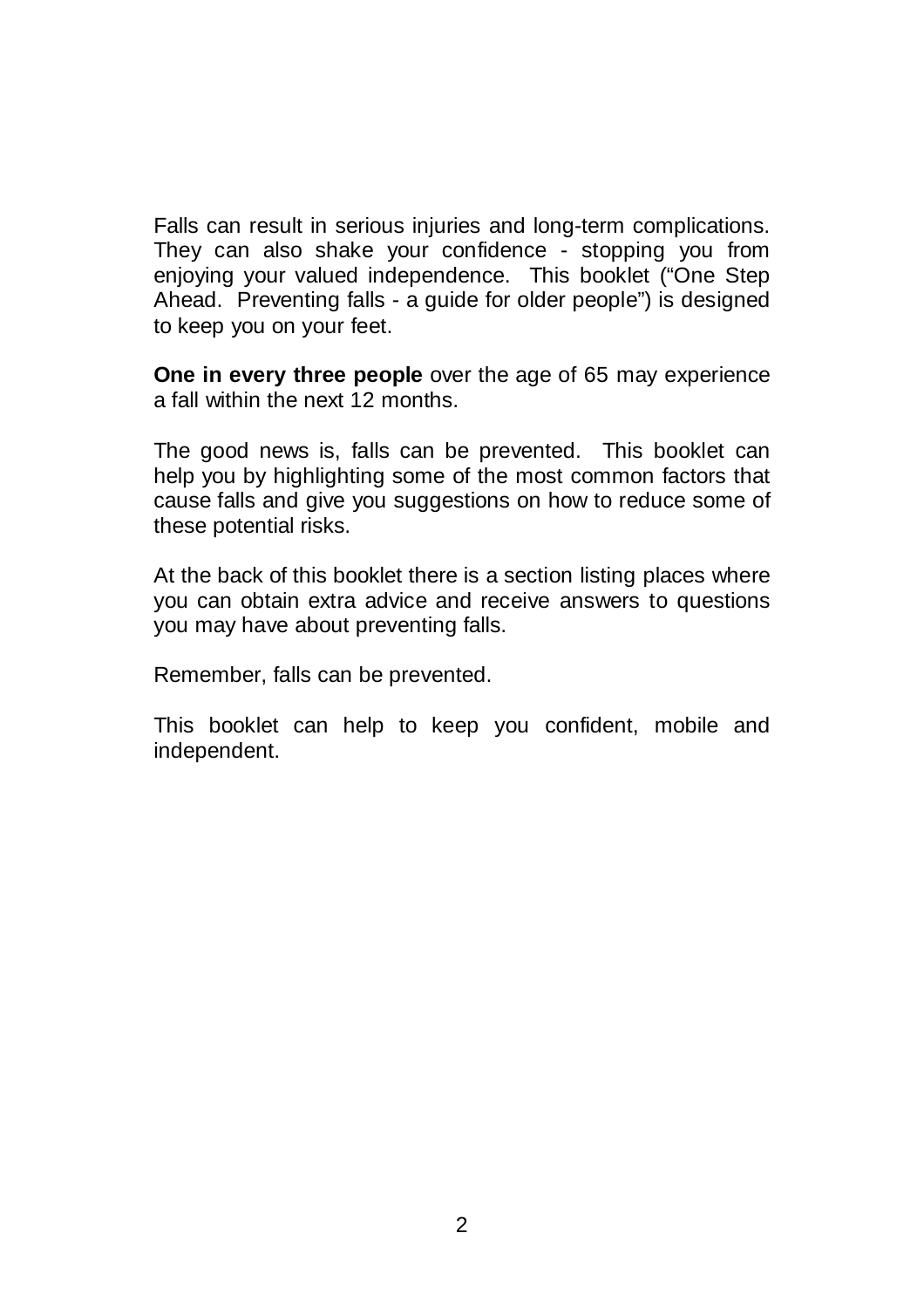# **BALANCE AND WALKING**

**Some of the following symptoms may affect your balance and manner of walking:**

#### **Physical conditions**

Do you experience/have:

- **E** Joint stiffness **CONTACT STATE** Dizziness
- Weak muscles/loss of strength **Example 20** Fainting
- Poor balance **Interval** Fatigue
- 
- 
- 

If you have concerns with any of the above, make an appointment to see your doctor for a falls assessment.

- ! Get up slowly from sitting or lying position and pause before 'taking a step'
- **New Walk more slowly**
- **E** Stay seated if you are dizzy or sit down immediately
- Rest if you are tired
- It's important to participate in some form of gentle exercise which helps your strength, balance and flexibility

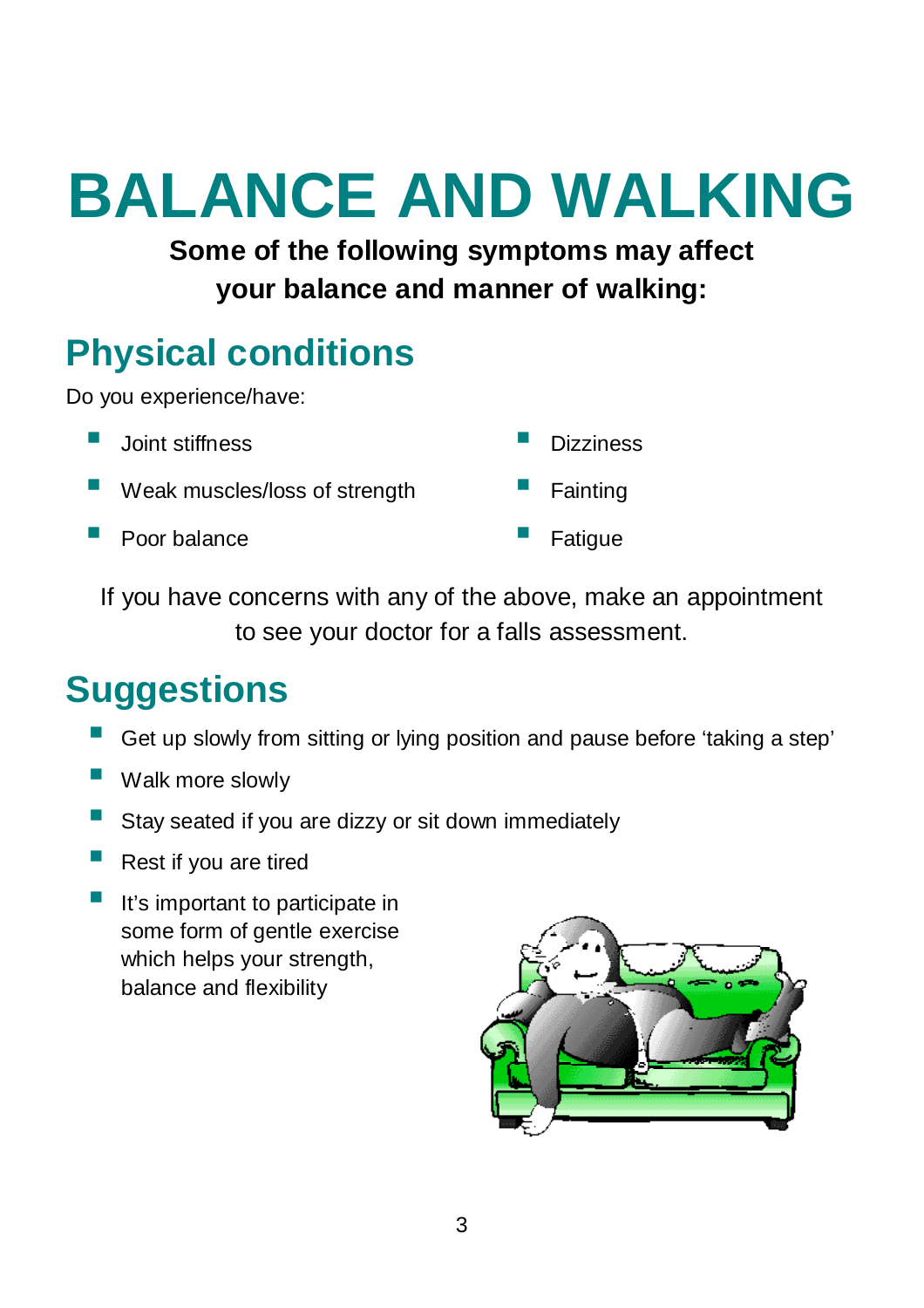# **WALKING AIDS**

**Many older people do not need a walking aid, however it may provide you with the support and confidence to allow you to maintain an adequate level of independence and mobility.**

**If you do not use a walking aid, do you feel that you might benefit from trying one?**

- The use of a walking aid needs to be recommended. Seek prescription of an appropriate aid from a health professional, eg. a physiotherapist
- **I** Make sure your walking aid is at the correct height for you
- **Do not use someone else's walking aid**
- **I.** Maintaining your walking aid will ensure that it will serve you well. Pay particular attention to any loose parts, worn stoppers or bent frames
- Remove or reorganise furniture in your home so a walking aid can be used without hindrance

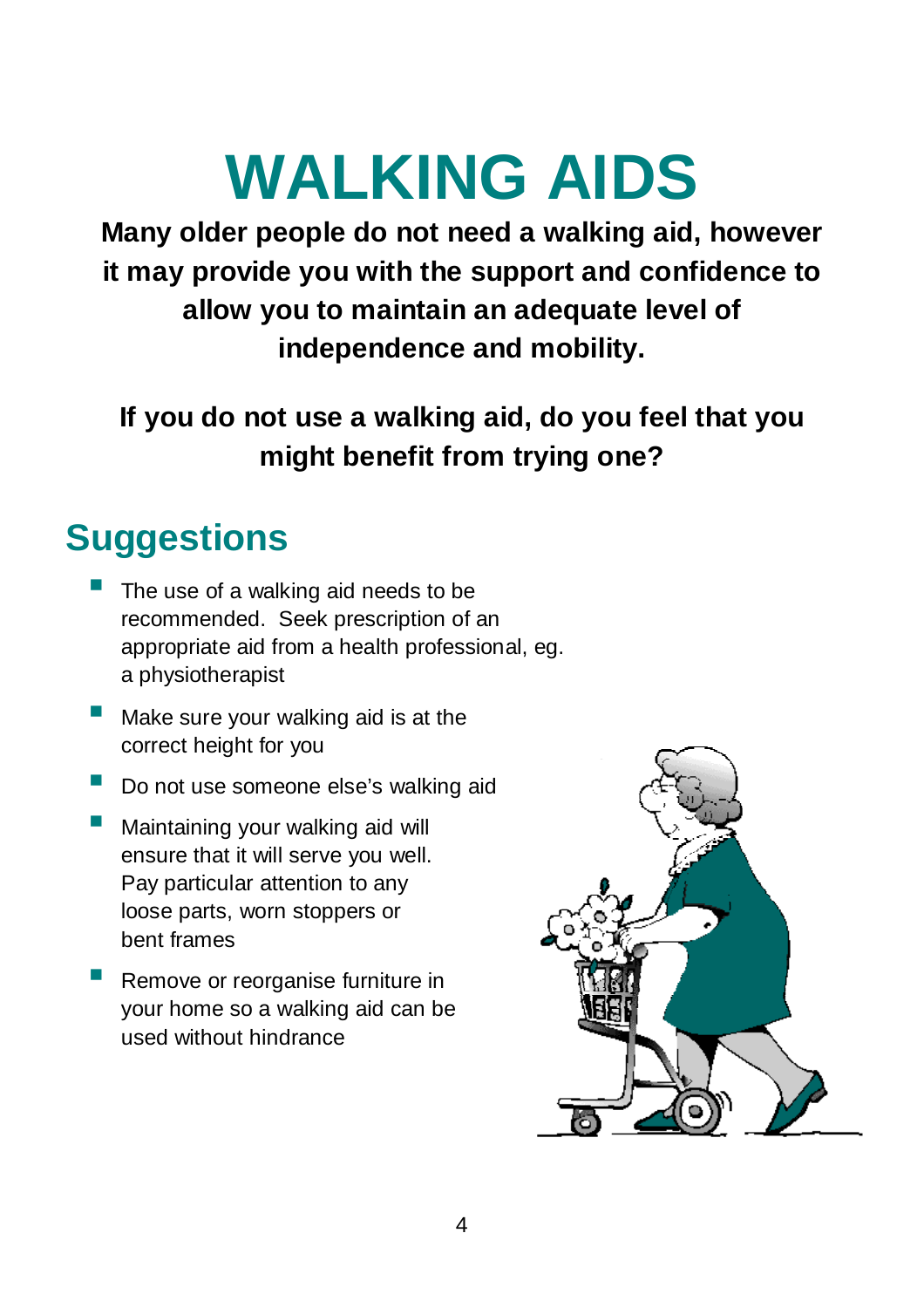**CLOTHING AND FOOTWEAR**

**Long and loose clothing and inappropriate footwear can upset your balance and gait.**

- ! Clothing should not trail around your ankles or have loose parts, which could flap and trip you. For example, dressing gowns that are too long should be taken up
- **E** Footwear should fit securely and have a non-skid flexible sole with a broad low heel less than 1 inch (2.5cm) and be secured by laces or velcro
- Do not walk around wearing only socks or stockings as this could cause you to slip
- Also take care when you get up during the night that you do not trip over the bedspread - switch on your bed light first

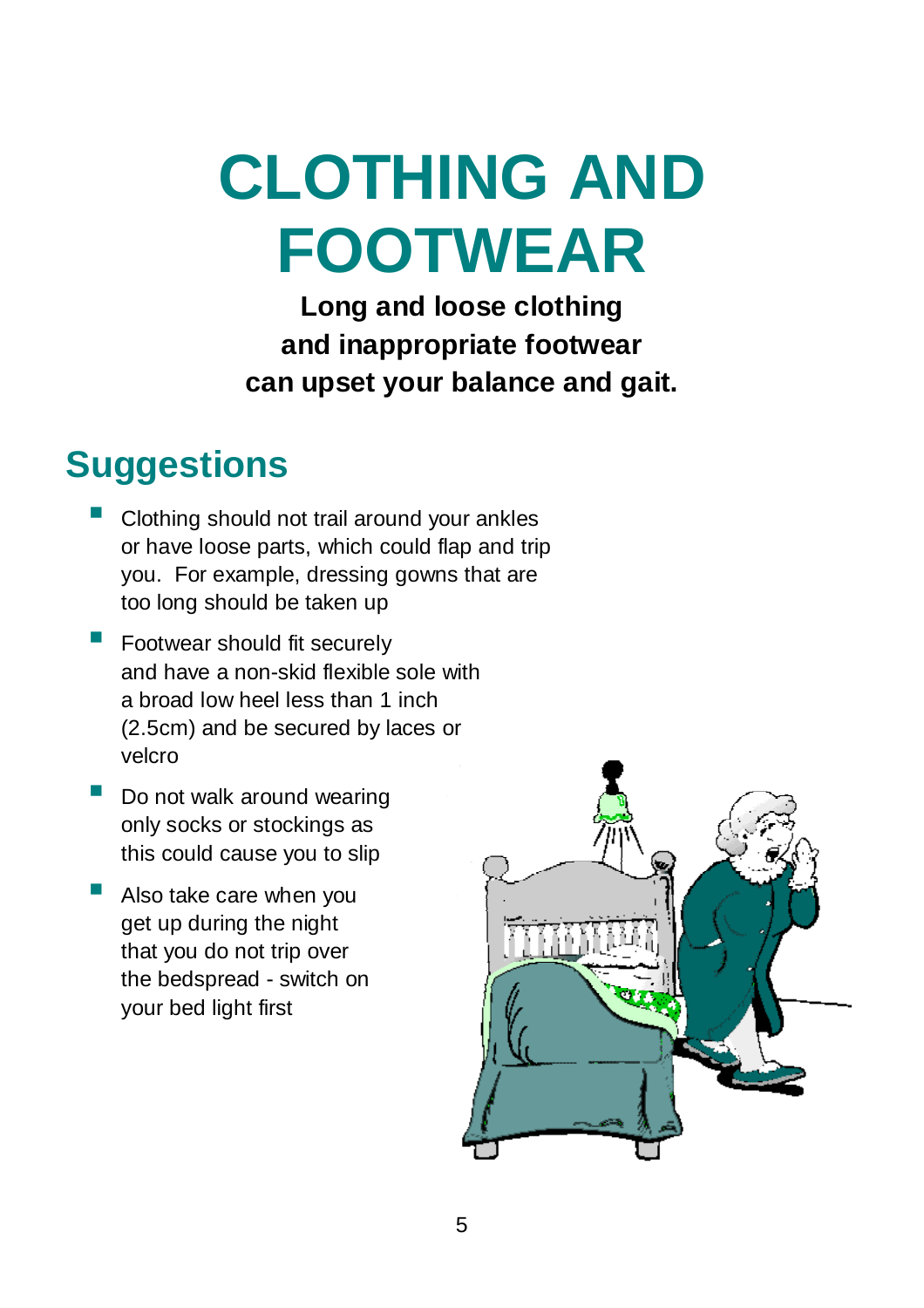# **PHYSICAL ACTIVITY**

#### **Do you regularly participate in physical activity?**

- ! No matter what your age or physical limitation, regular gentle exercise or any enjoyable physical activity will benefit you, make you feel fitter and also reduce the risk of falls
- **P** You should participate regularly in an appropriate form of physical activity such as walking, yoga, tai-chi, aqua aerobics or gentle exercise classes
- **E** Choose exercises that improve your balance and muscle strength
- **I** Make enquires about physical activities organised in your area eg. your local council, a health professional
- **E** Always have a medical checkup before commencing any new physical activity

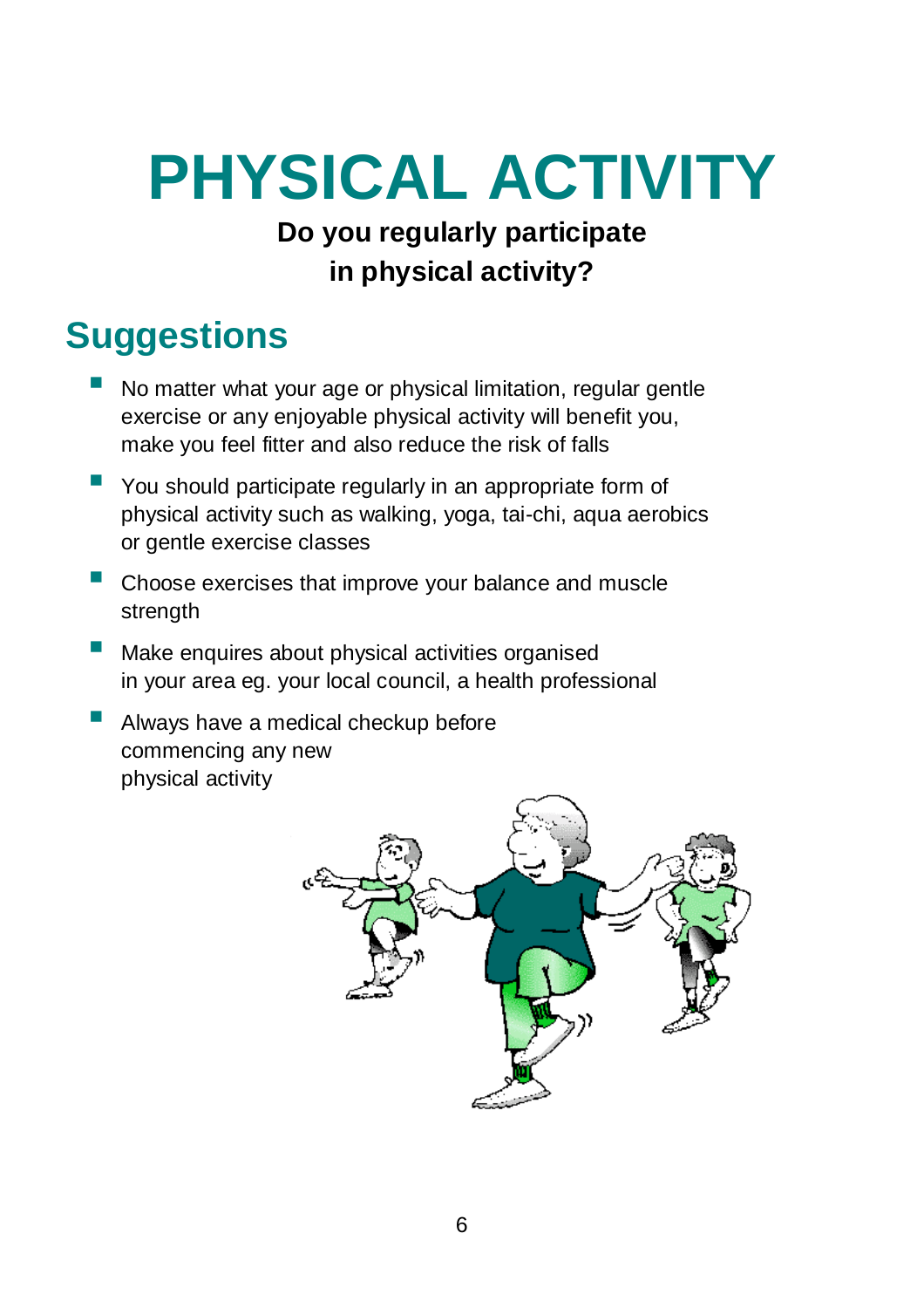### **NUTRITION Healthy eating can assist in maintaining**

#### **your health and independence**

- ! Ensure that you eat three meals each day, and include nutritious snacks at morning and afternoon tea
- Eat plenty of vegetables (including legumes) and fruit
- $\blacksquare$  Eat plenty of cereals, breads and pastas
- **If** Include foods high in calcium. Try to have three to four serves of dairy foods daily eg. milk, cheese and yoghurt
- **P** Drink more than one litre of water daily, particularly in hot weather
- **Use added sugars in moderation**
- For more nutrition information, contact Nutrition Australia, phone (07) 3876 2677 for free information



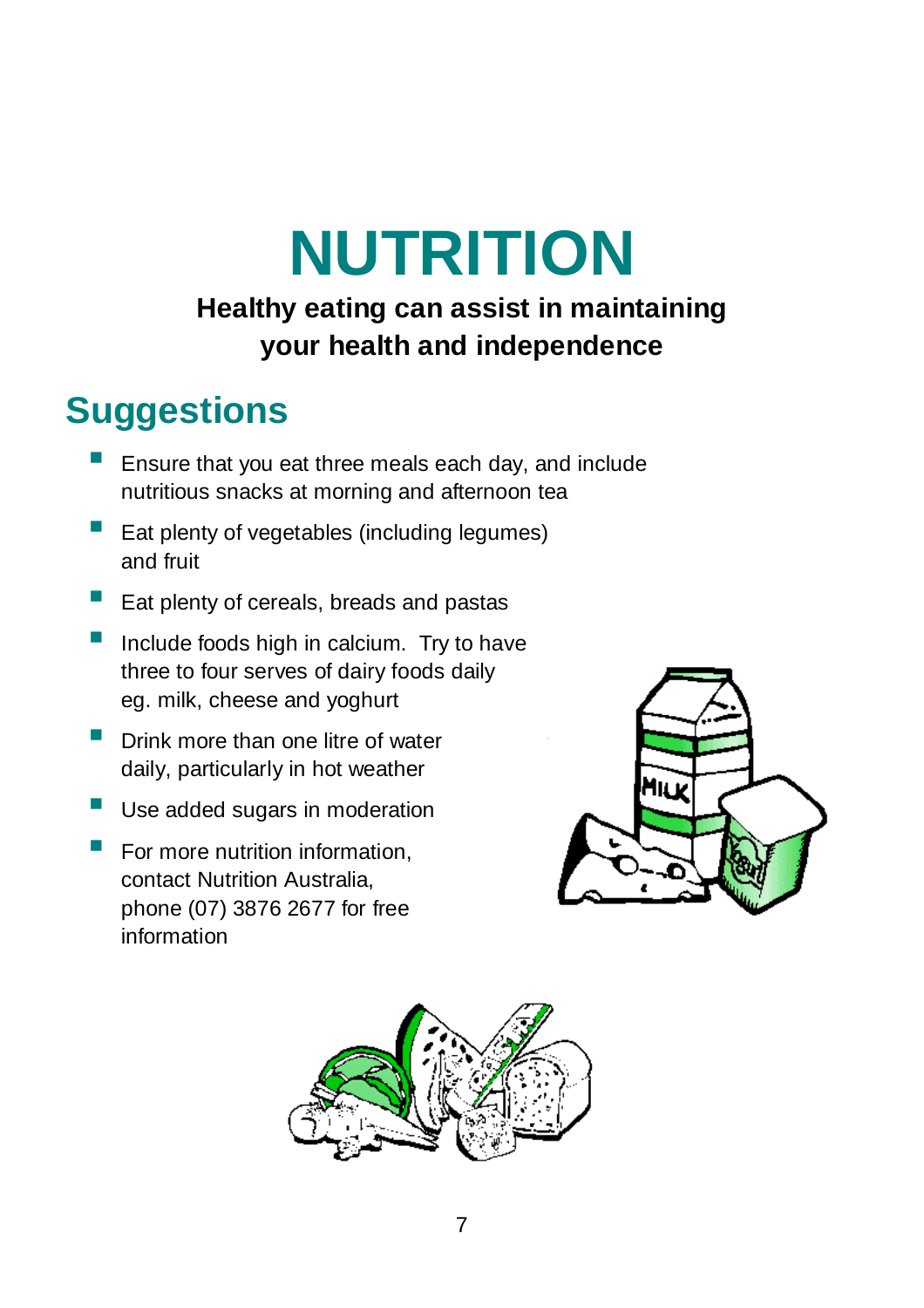# **SIGHT AND HEARING**

**A reduction in your ability to see and hear may place you at risk of falling.**

#### **Sight suggestions**

- Have your vision tested regularly - at least every two years
- **I** Wear your prescribed glasses as recommended eg. reading glasses – distance glasses
- $\blacksquare$  Do not wear bifocals when walking up and down steps
- **E** Have good lighting throughout your home especially in hallways, passageways and external walk ways - check the wattage of your light bulbs



- **Turn on the lights before** walking into a dark room
- Leave a light on at night to help you get around more safely (eg. night light), switch on your bed light or keep a torch handy

#### **Hearing suggestions**

- Have your doctor check your hearing at least once a year
- If you use a hearing aid make sure it is in good working order
- ! Keeping your ears free of wax helps to improve your hearing and balance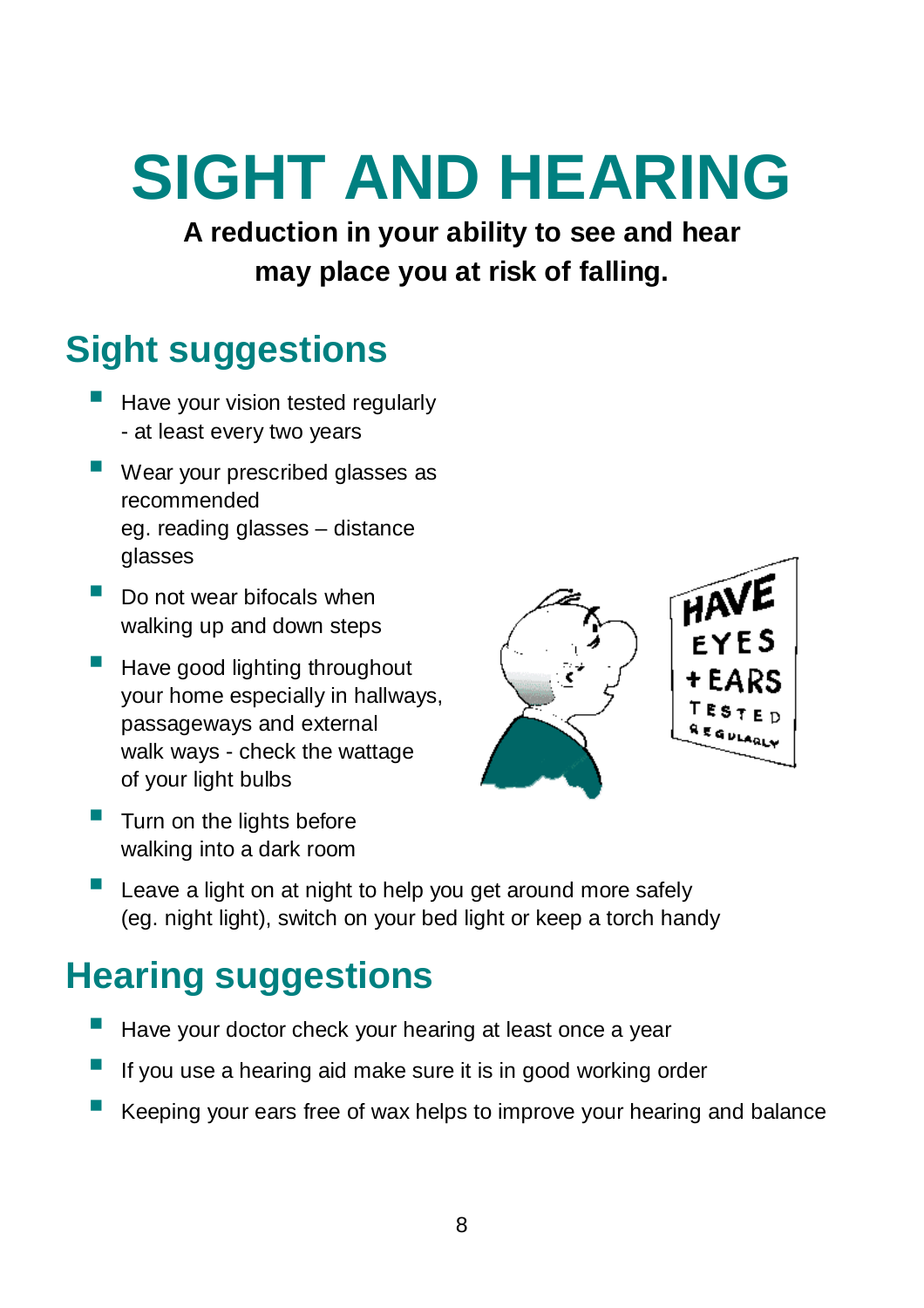# **MEDICATION USAGE**

**Each person responds slightly differently to medication. Most medicines have side-effects and some can increase the likelihood of falling.**

**Have you and your doctor or Pharmacist recently reviewed all the medications you are taking including over-the-counter medications?**

### **Suggestions**

- Be aware of the purpose of your medications and report any side effects immediately to your doctor
- Do not take any additional medications, including those purchased over the counter, without consulting your doctor or pharmacist



- **E** Any medication which has expired or been discontinued by your doctor should be returned to your pharmacist for disposal
- DO NOT take other people's medication
- **E** Some medications should not be taken with alcohol under any circumstances. Ask your doctor about the effects of alcohol on the medication you take

### **ALCOHOL ANDSMOKING**

- ! Remember that alcohol can slow your reflexes and affect your balance
- **E** Smoking contributes to circulatory and respiratory conditions which can, over time, increase the risk of falls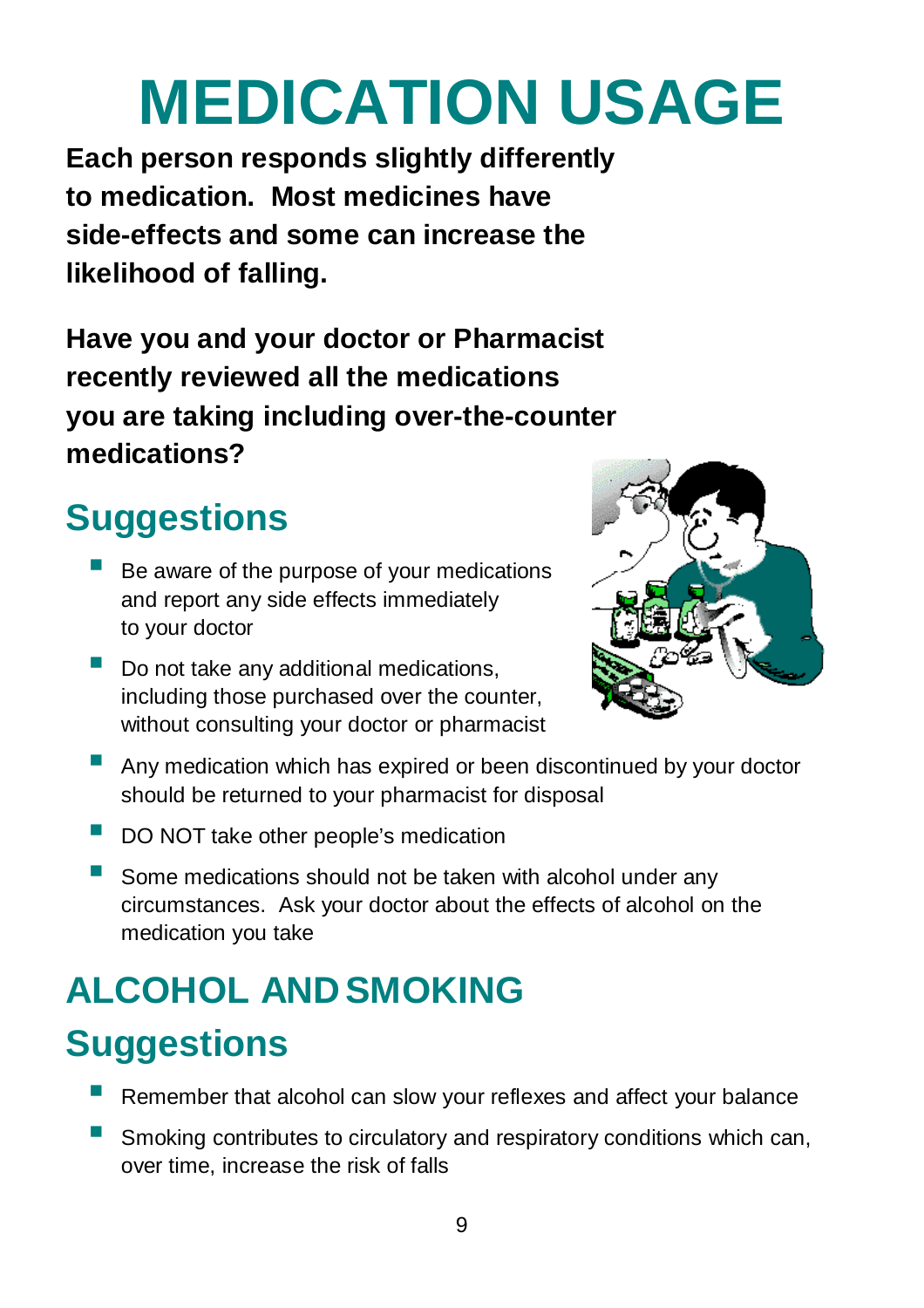# **IN AND ABOUT THE HOME**

**There are a number of potential hazards in your home environment, which can contribute to an increased risk of falls.**

**The following checklist and suggestions can help you identify those hazards that may contribute to falls.**

### **STAIRS/STEPS (INDOORS/OUTDOORS)**

- Are your steps in need of repair? eg. loose or wobbly
- Are your steps slippery particularly when wet?
- Do your steps have handrails?

- Repair any damaged steps immediately
- Make sure your stairs are not slippery. Apply anti-slip strips of a contrasting colour to the edge of each step
- **I** Install handrails and use them when going up and down steps. Extend rails past top and bottom steps
- ! Keep stairs well-lit
- Stairs should be kept free of clutter at all times

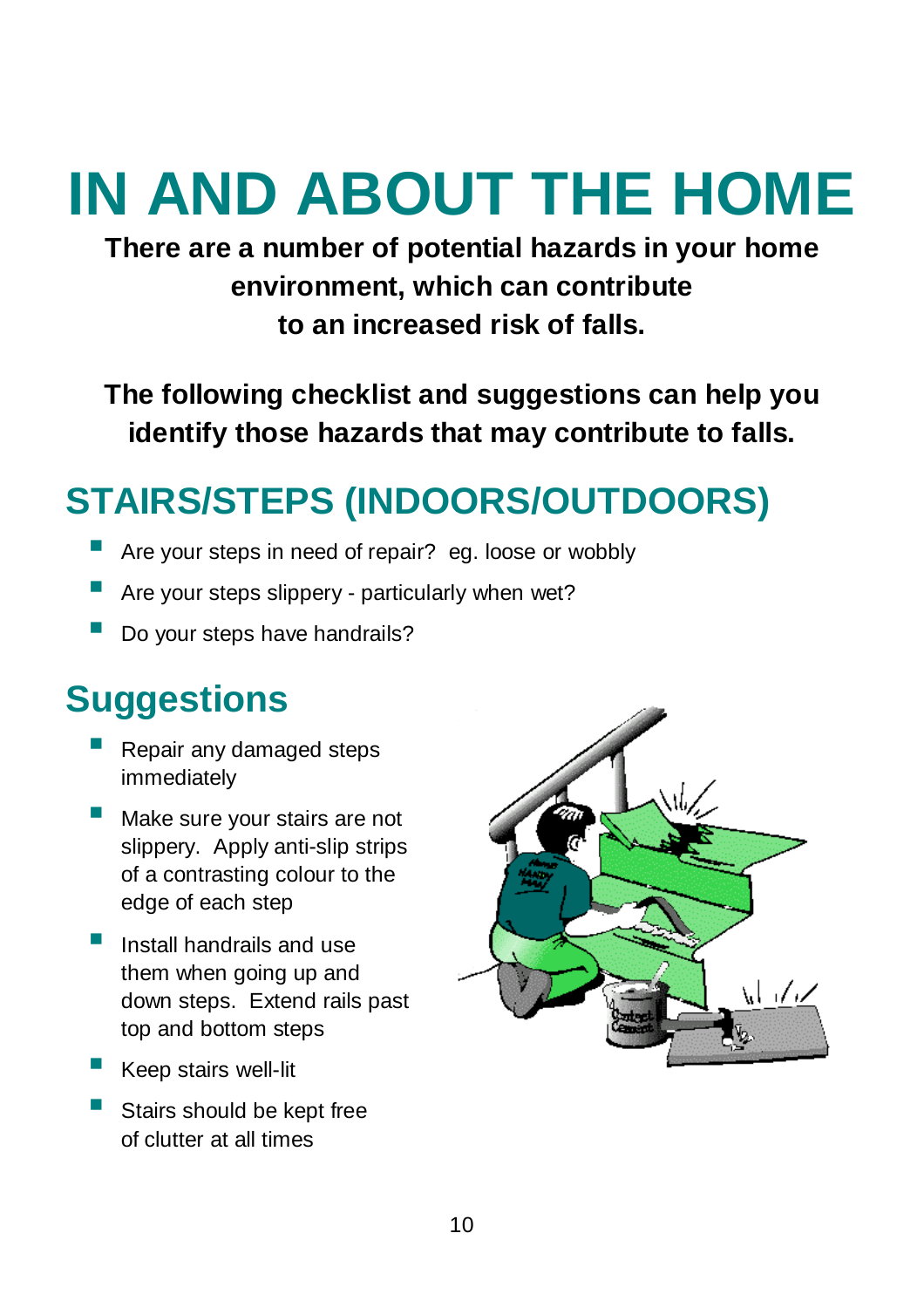### **FLOORS Are any of your floors slippery?**

#### **Are your floors free of obstacles?**

#### **Do you have any loose mats or scatter rugs?**

- Keep all floors clean and dry. Clean up any spills immediately, especially fat, oil, ironing starch and insect spray
- **Tack or tape down loose floor coverings or upturned** edges
- **E** Replace any badly-worn floor coverings
- Remove all obstacles that could cause you to trip (eg. electrical cords, foot stools)
- Watch out for pets under your feet

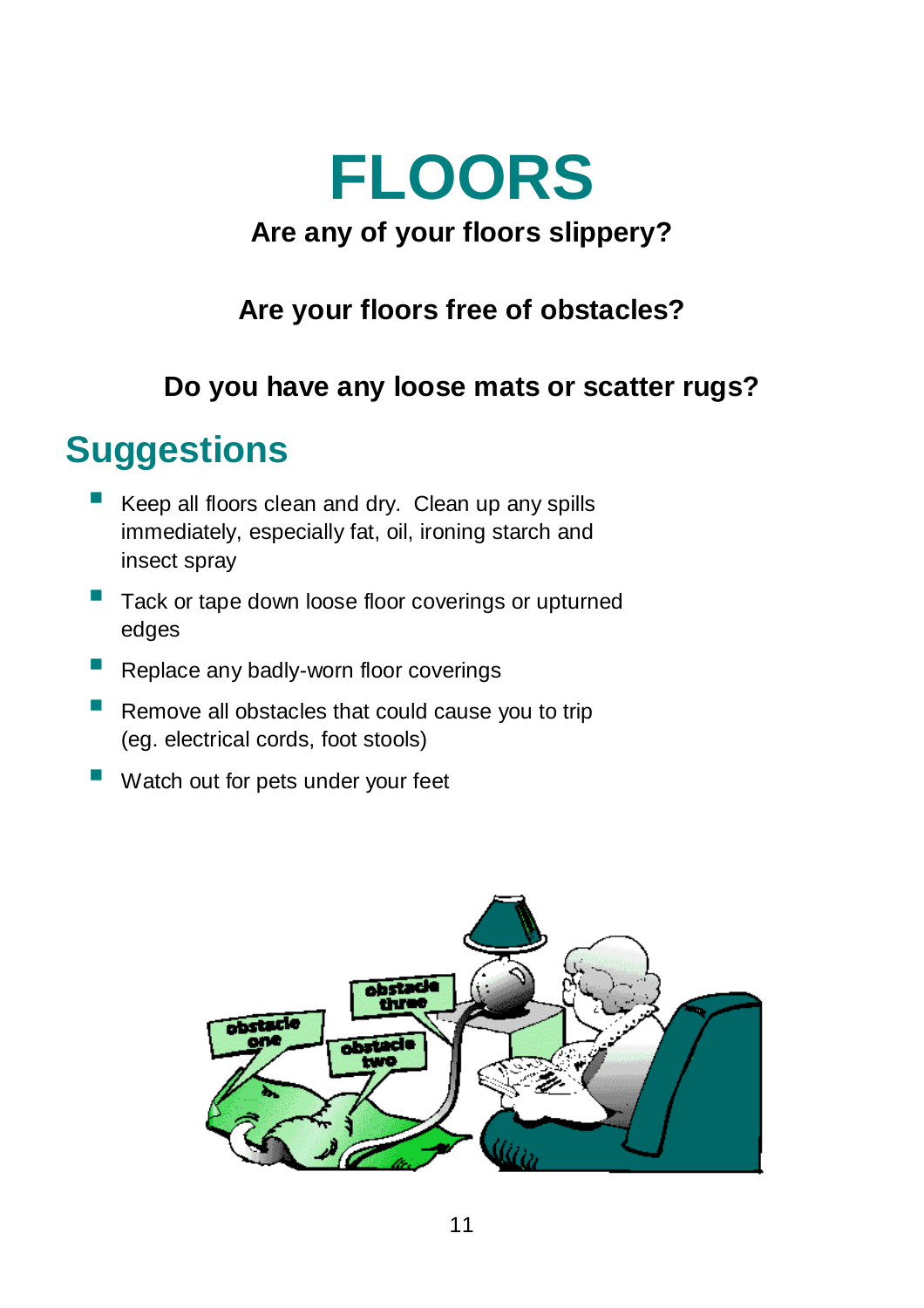# **BATHROOM AND TOILET**

#### **Would you feel more confident if you had something to hold onto in the bathroom and/or toilet?**

#### **Are you able to get in and out of the bath and shower easily?**

**Are the floor surfaces in your bathroom/toilet slippery?**

- Ask Home Assist Secure or your local Community Health Centre for advice on bathroom aids (eg. bath seats), grab rails and possible modifications which can be used to help reduce the risk of falling
- If you are unsteady on your feet, use a stool/ chair with non-skid tips as a seat while showering or bathing
- **Apply non-slip strips on** the floors of baths and showers
- Immediately wipe up water and talcum powder from your bathroom floor

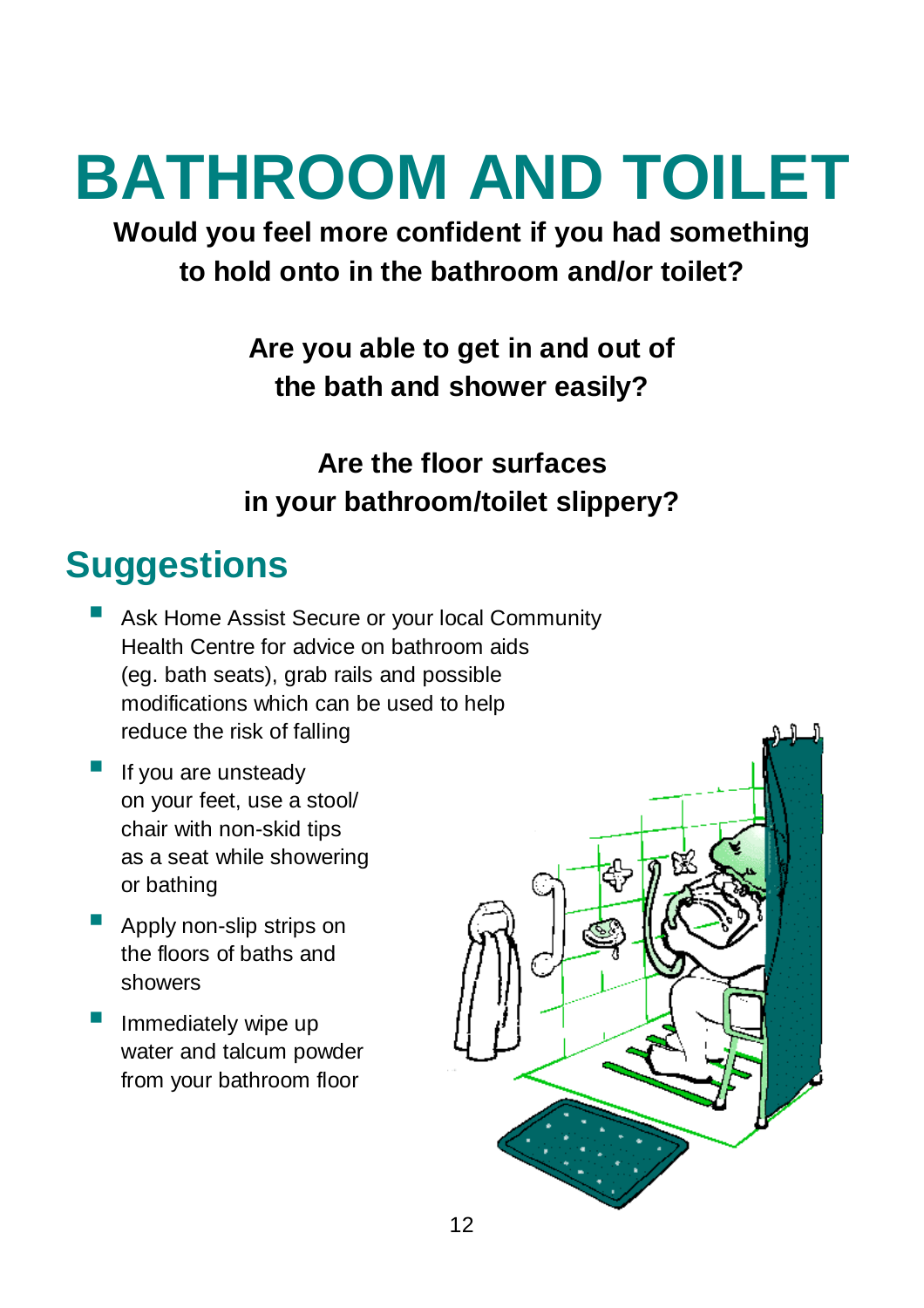### **OUTSIDE PATHS**

#### **Are the paths around your house in good repair?**

#### **Do you keep outside paths clear of obstacles/clutter?**

- Undertake any maintenance required to make sure all paths are even and not slippery – remove leaves and moss
- Take particular care when walking on wet paths and grass
- Beware of uneven surfaces caused by tree roots
- **I** Maintain clear access along pathways by trimming the branches of trees and shrubs
- Do not leave gardening tools, hoses or other obstacles lying around. Store away after use
- Report any damaged public paths and obstacles to your local council

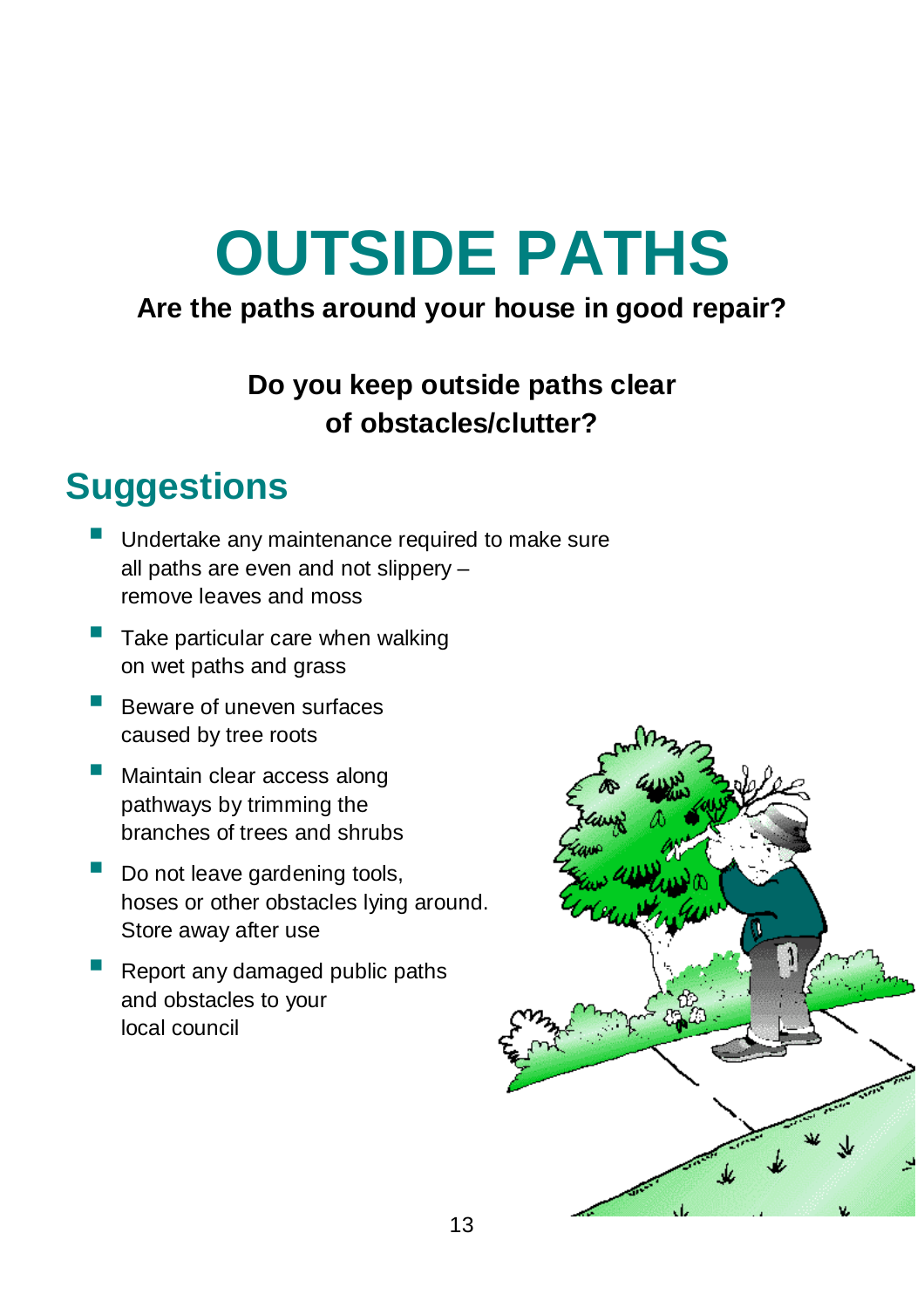### **STAYING INDEPENDENT**

#### **At 60 you may be wiser - but it may not be wise to do things the same way you did them at 20.**

Rushing to do things, trying to do several things at the same time and doing things beyond your capabilities eg. climbing on chairs to reach up for high objects. These actions can cause falls.

### **Suggestions**

- Take your time and respect your limitations
- Never climb on chairs
- If you have a fear of falling, it is important to maintain your everyday activities. The less you do, the less able you become
- **There is a saying: if you don't use it, you lose it - STAY ACTIVE**

**There are many things you can do to promote and maintain your health and independence – why not start today?**